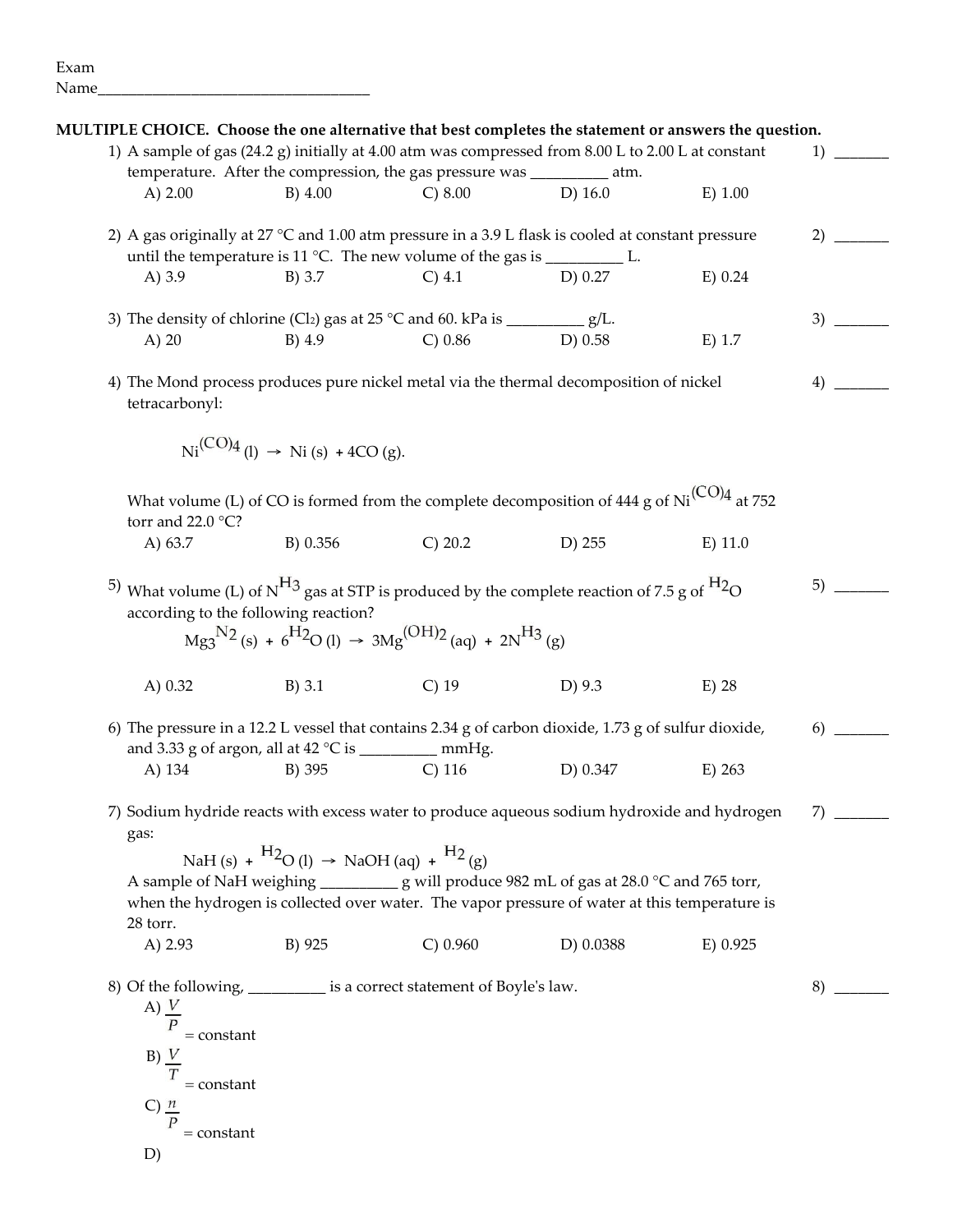| E) $PV = constant$                  |                                                                                                                |        |         |
|-------------------------------------|----------------------------------------------------------------------------------------------------------------|--------|---------|
|                                     |                                                                                                                |        |         |
|                                     | 9) Of the following, ___________ is a valid statement of Charles' law.                                         |        | 9)      |
| A) $\frac{V}{T}$                    |                                                                                                                |        |         |
| $= constant$                        |                                                                                                                |        |         |
| B) $V = constant \times P$          |                                                                                                                |        |         |
| C) $V = constant \times n$          |                                                                                                                |        |         |
| D) $\frac{P}{Q}$                    |                                                                                                                |        |         |
| Т<br>$=$ constant                   |                                                                                                                |        |         |
| E) $PV = constant$                  |                                                                                                                |        |         |
|                                     |                                                                                                                |        |         |
|                                     | 10) Which one of the following is a valid statement of Avogadro's law?                                         |        | 10)     |
| A) $V =$ constant $\times n$        |                                                                                                                |        |         |
| B) $PV = constant$                  |                                                                                                                |        |         |
| C) $\frac{V}{2}$                    |                                                                                                                |        |         |
| $= constant$                        |                                                                                                                |        |         |
| D) $\frac{P}{Q}$                    |                                                                                                                |        |         |
|                                     |                                                                                                                |        |         |
| $= constant$                        |                                                                                                                |        |         |
| E) $V = constant \times P$          |                                                                                                                |        |         |
|                                     | 11) Standard temperature and pressure (STP), in the context of gases, refers to _____                          |        | 11)     |
| A) 273 K and 1 pascal               |                                                                                                                |        |         |
| B) 298 K and 1 atm                  |                                                                                                                |        |         |
| C) $273$ K and 1 atm                |                                                                                                                |        |         |
| D) 298 K and 1 torr                 |                                                                                                                |        |         |
| $E$ ) 273 K and 1 torr              |                                                                                                                |        |         |
|                                     | 12) The average kinetic energy of the particles of a gas is directly proportional to ______                    |        | 12)     |
| A) the square root of the rms speed |                                                                                                                |        |         |
| B) the rms speed                    |                                                                                                                |        |         |
| C) the square of the rms speed      |                                                                                                                |        |         |
| D) the particle mass                |                                                                                                                |        |         |
| E) the square of the particle mass  |                                                                                                                |        |         |
|                                     | 13) Which of the following is not part of the kinetic-molecular theory?                                        |        | 13)     |
|                                     | A) Attractive and repulsive forces between gas molecules are negligible.                                       |        |         |
|                                     | B) Atoms are neither created nor destroyed by ordinary chemical reactions.                                     |        |         |
|                                     | C) Collisions between gas molecules do not result in the loss of energy.                                       |        |         |
|                                     | D) Gases consist of molecules in continuous, random motion.                                                    |        |         |
|                                     | E) The volume occupied by all of the gas molecules in a container is negligible compared to                    |        |         |
| the volume of the container.        |                                                                                                                |        |         |
|                                     |                                                                                                                |        |         |
|                                     | 14) Of the following gases, ________ will have the greatest rate of effusion at a given temperature.<br>B) HBr | D) HCl | 14)     |
| A) $C^{H_4}$                        | C) $N$ <sup>H<sub>3</sub></sup>                                                                                |        | $E)$ Ar |
|                                     | 15) The van der Waals equation for real gases recognizes that _________.                                       |        |         |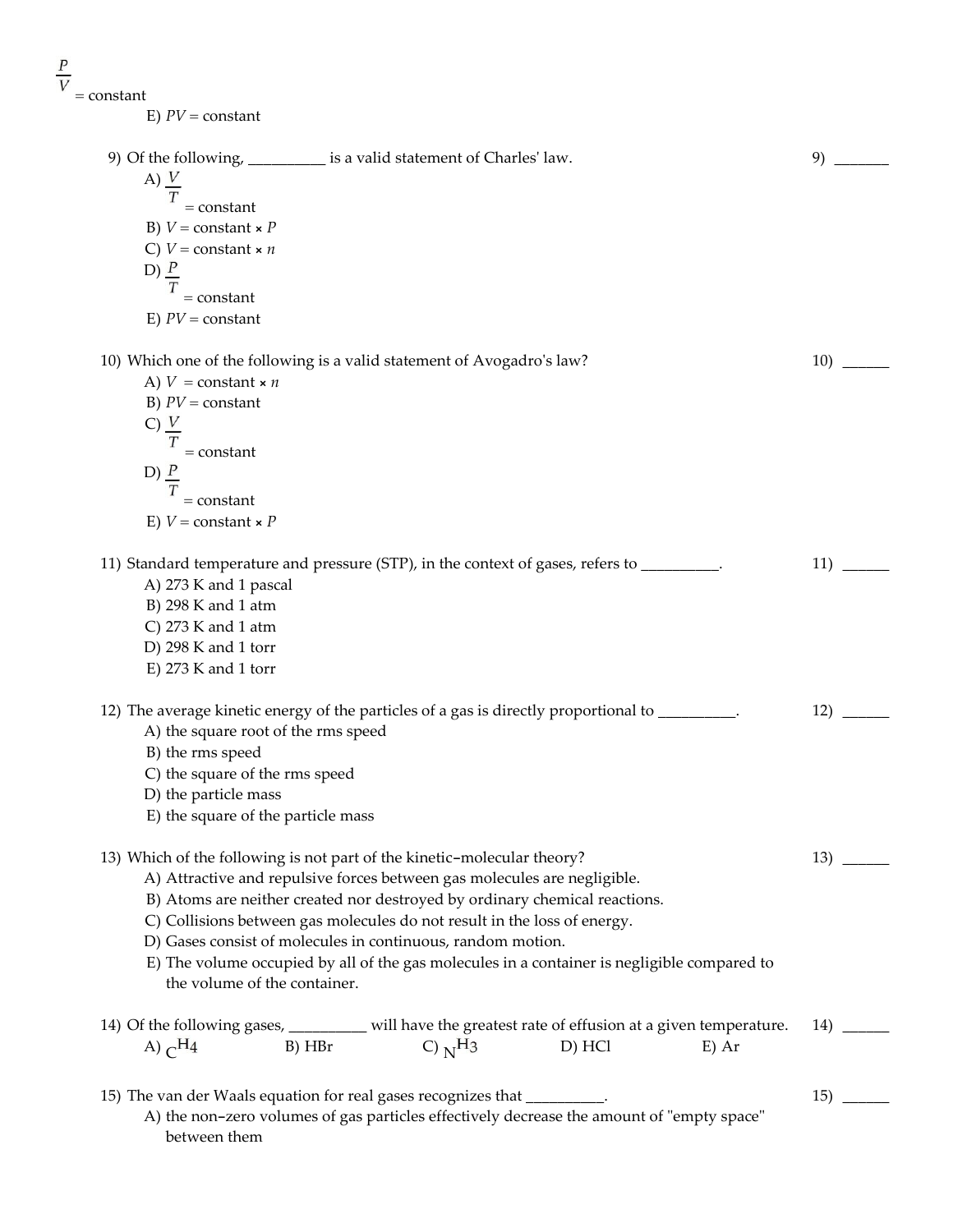- B) the molecular attractions between particles of gas decreases the pressure exerted by the gas
- C) molar volumes of gases of different types are different
- D) gas particles have non-zero volumes and interact with each other
- E) all of the above statements are true

## **Free response-**

If 25 grams of potassium carbonate is reacted with 100 ml of .500 M hydrobromic acid in a 2.40 L vessel at a temperature of 20.00\* Celsius and a pressure of 752 torr-

• How many liters of CO<sub>2</sub> will be created? Assume the vapor pressure for water at 20\* Celsius is 22.34 torr.

- If the pressure was increased after the reaction had come to completion what would happen to the amount of water in the vessel?
- Give the net ionic equation for the reaction-

**Cover both of the free response questions in the brown book.**